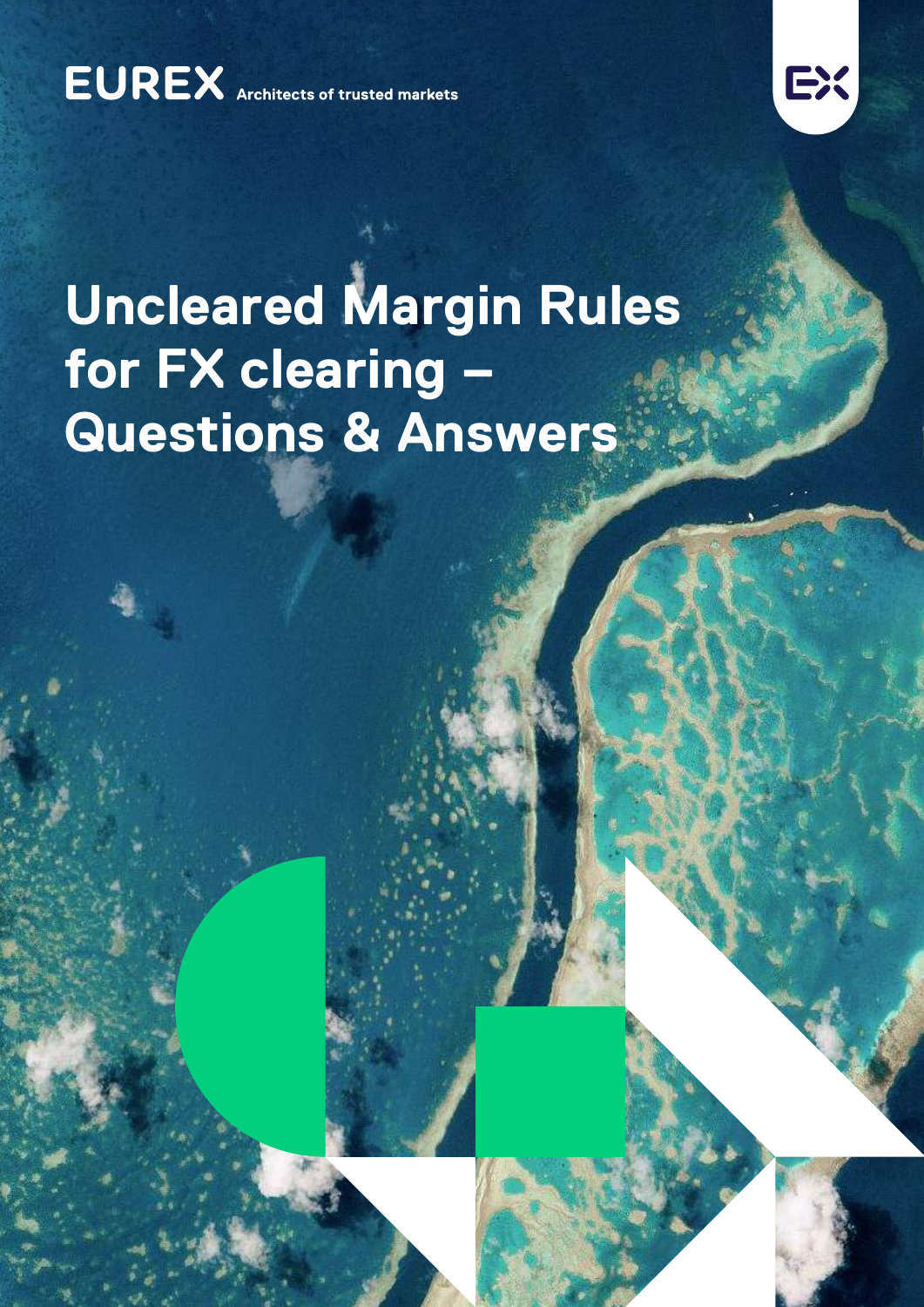# **Uncleared Margin Rules for FX clearing – Questions & Answers**

#### **What are Uncleared Margin Rules (UMR)?**

In response to the global financial crisis of 2008-2009, the G20 nations agreed to a financial regulatory reform agenda covering the over-the-counter derivatives markets and market participants. Among them were recommendations for implementing additional margin requirements for non-centrally cleared derivatives – also known as the Uncleared Margin Rules (UMR).

 While phases 1 to 4 of UMR only effected a small number of firms, phases 5 and 6 in September 2021 and 2022 are estimated to impact over 1,000 firms, ranging from asset managers, hedge funds, corporates and pension funds.

|                       | Phase 1    | Phase 2                                                                                              | Phase 3    | Phase 4    | Phase 5    | Phase 6             |
|-----------------------|------------|------------------------------------------------------------------------------------------------------|------------|------------|------------|---------------------|
|                       | 1 Sep 2016 | 1 Sep 2017                                                                                           | 1 Sep 2018 | 1 Sep 2019 | 1 Sep 2021 | 1 Sep 2022          |
| IM AANA*<br>Threshold |            | $>$ EUR 3 trillion $>$ EUR 2.25 trillion $>$ EUR 1.5 trillion $>$ EUR 750 billion $>$ EUR 50 billion |            |            |            | $\ge$ EUR 8 billion |
| Counterparties        |            |                                                                                                      |            |            | > 300      | >750                |

\* Amounts reflect an aggregate average notional amount (AANA) for March, April and May of each phase-in year. Counterparties are ISDA estimates.

#### **So, what does this mean for my business?**

UMR implementation is a large undertaking for firms and likely to require upfront and ongoing costs to ensure continued compliance.

 For firms in scope of UMR, several steps need to be taken. The ISDA Checklist available here [https://www.isda.org/a/P39TE/Gettting-Ready-for-Initial-Margin-Regu](https://www.isda.org/a/P39TE/Gettting-Ready-for-Initial-Margin-Regulatory-Requirements-2020.pdf)[latory-Requirements-2020.pdf](https://www.isda.org/a/P39TE/Gettting-Ready-for-Initial-Margin-Regulatory-Requirements-2020.pdf) is a useful tool to help prepare from an operational, legal and technical standpoint.

#### **So how do I determine if I am in scope for UMR?**

The first step to complying with UMR is determining if your firm is in scope by calculating your Average Aggregate Notional Amount (AANA). This is done by summing the total amount of outstanding non-cleared derivative notional over the observation period and then dividing this by the number of months in the observation period (3).

 Any centrally cleared and exchange-traded products are exempt from the calculation.

#### **How does UMR relate specifically to FX NDFs?**

FX NDFs are considered an in-scope product for UMR. This means that these products will require a two-way exchange on IM with each of your counterparts if left uncleared. Clearing NDFs can streamline this otherwise onerous and costly process.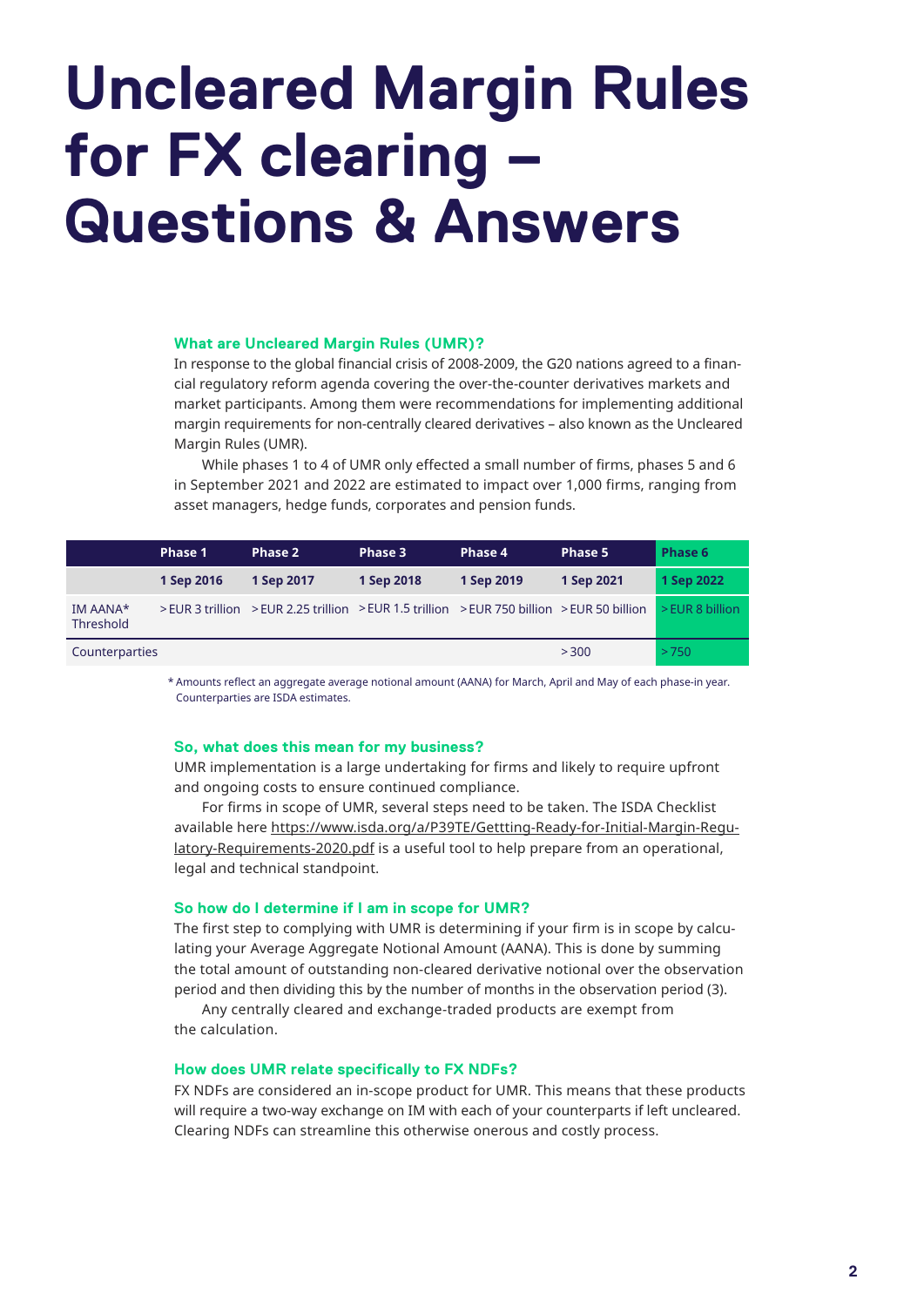#### **Which derivatives count towards my AANA?**

#### **Count towards my AANA:**

Uncleared OTC derivatives including

- Non-deliverable Forwards (NDFs)
- Physical FX Forwards
- Physical FX Swaps
- Swaptions
- Hedging Trades
- FX Options
- IR Caps and Floors
- Equity Swaps and Forwards

#### **Don't count towards my AANA:**

- Cleared instruments
- Exchange-traded derivatives

#### **Ok, so what is the deadline for compliance?**

For EU firms, important dates to note for phase 6 are as follows:

| <b>Phase</b> | <b>AANA Threshold</b> | <b>Period of calculation</b> | . Start date l |
|--------------|-----------------------|------------------------------|----------------|
| - 6          | $>$ EUR 8 billion     | Mar, Apr and May 2022        | 1 Sep 2022     |

#### **I use a Prime Broker for my uncleared derivatives. Does that make me exempt?**

Unfortunately, not. Please speak with your PB regarding this, as they will be impacted by UMR as well.

#### **I am a pension fund and have a clearing exemption. Does this exclude me from UMR?**

No, UMR applies to all market participants above the AANA threshold. If you have a clearing exemption for IRS or other asset classes, you may wish to begin clearing these products to reduce your AANA further.

#### **So how can Eurex Clearing help me with UMR compliance?**

Clearing FX products at Eurex Clearing can help you in several ways:

- **– Remove firms from the scope of UMR –** By centrally clearing in-scope trades at Eurex Clearing, firms remove transactions from their AANA calculation, potentially removing them from the scope of UMR altogether.
- **– Increased counterparty selection –** Clearing opens up access to all clearing member firms, without the need to go through protracted and costly legal negotiations.
- **– Margin efficiencies –** Clearing removes the need to post regulatory IM to individual counterparties. Instead, participants post one net amount to the Clearing House.
- **– Operational efficiencies –** Clearing provides a simple and elegant solution for firms. Users benefit from a single rulebook, one daily VM payment, improved counterparty risk management and zero IM disputes.
- **– Regulatory compliance –** As well providing a solution to UMR, Eurex Clearing, a European domiciled CCP, guarantees clearing certainty within the EU regulatory framework.
- **– Counterparty risk and default management –** Clearing significantly reduces counterparty credit risk and ensures markets can continue to operate smoothly in the event of a clearing member default.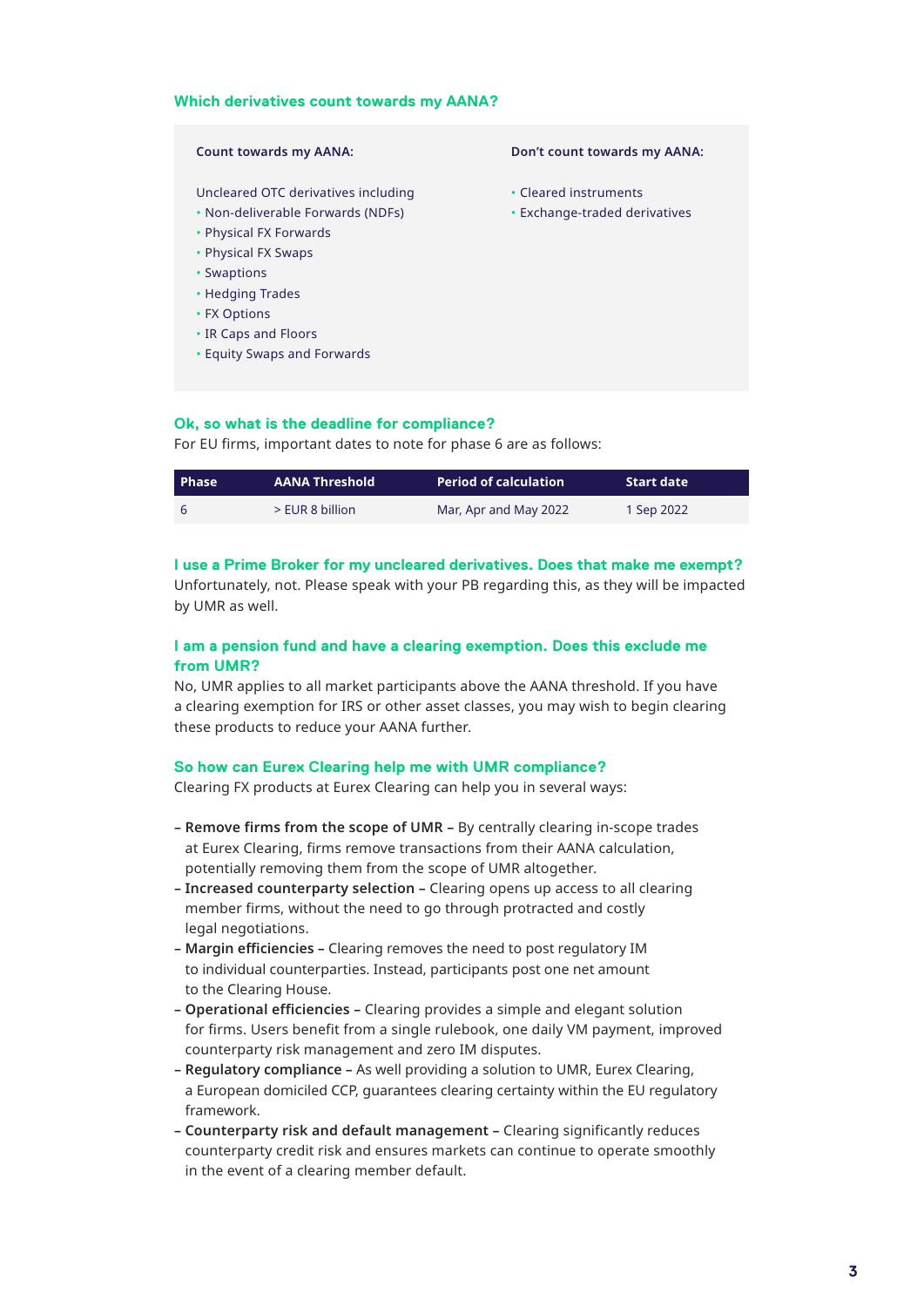- **– Capital Benefits –** By clearing FX, you get capital benefits as the risk weight of Eurex Clearing as the counterparty is 2% and CVA charge is 0%.
- **– Product Substitution –** by replacing your uncleared OTC FX with Exchange Traded FX, you can remove these trades from the scope of your AANA calculation as well.

#### **How can I prepare to start clearing at Eurex Clearing?**

Come and talk to us! We will guide you through the onboarding process, making it as seamless and efficient as possible. Get started in three simple steps:

- 1. Engage with your clearing broker to onboard you and your funds to Eurex Clearing for NDFs\*.
- 2. Execute your NDFs as usual, and then send them to your preferred middleware provider for matching (either MarkitServ, Traiana) or submit directly from 360T.
- 3. Trades are novated, and Eurex Clearing becomes the legal counterpart to both sides of the trade.

You can find our contact details at the bottom of this document.

#### **What if my firm already clears other asset classes via Eurex Clearing?**

Then it's even easier! Firms already clearing via Eurex Clearing for other asset classes will be able to maximize efficiencies through our single default fund, margin and collateral pool, as well as leveraging existing reporting functionality.

#### **How much time should I plan for the Eurex Clearing onboarding process?**

The onboarding time varies from firm to firm. However, if your clearing broker is live with Eurex Clearing, it should be a quick process taking a couple of weeks to ensure all static data is set up at Eurex Clearing and middleware connectivity is in place.

\* available soon

#### **Useful Links**

**ISDA resource hub** https://www.isda.org/category/margin/infohub/?\_zs=2NF791&\_zl=FqSh5

**BIS: Margin Requirements for non-centrally cleared derivatives** https://www.bis.org/bcbs/publ/d317.htm

**ISDA self-Disclosure Service for phase 5 and 6 entities** https://www.isda.org/2020/09/02/isda-self-disclosure-exercise-for-regulatory-imphases-5-and-6/

**ISDA Regulatory IM Compliance Steps** https://www.isda.org/a/3vfTE/ISDA\_ComplianceSteps\_PostBCBS-IOSCO-12.17.20.pdf

**AANA Calculation Periods and Compliance Dates for Non-Cleared Margin Requirements** http://assets.isda.org/media/5e7ce0f1/4f4fc9ed-pdf/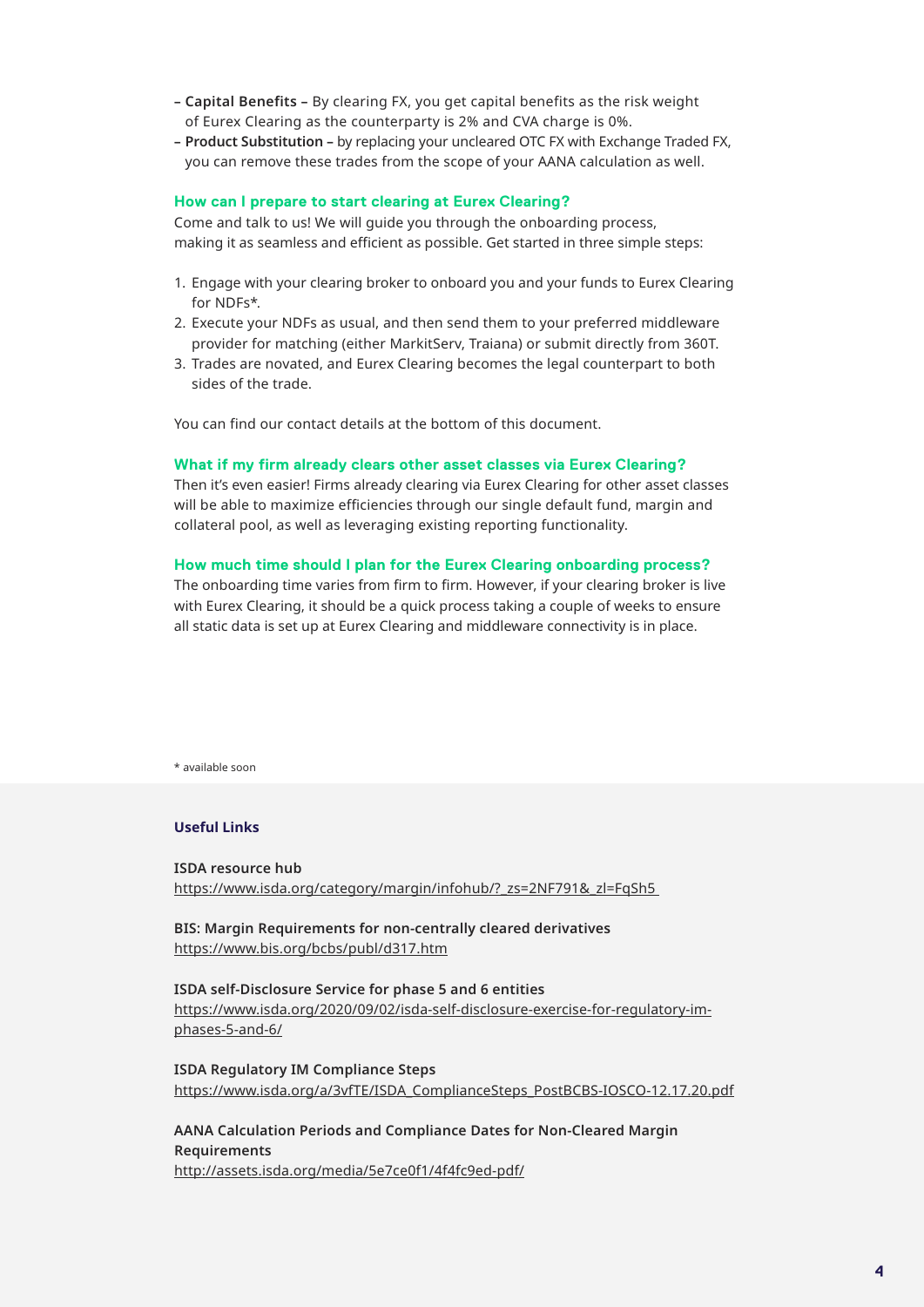#### **Contact**

**FX SALES AND BUSINESS DEVELOPMENT** fx@eurex.com

© 2022 by Deutsche Börse AG. Eurex®, the EX® and EC®-Logo are registered trademarks of Deutsche Börse AG. This publication is published for information purposes only and does not constitute accounting advice, investment advice or an offer, solicitation or recommendation to acquire or dispose of any investment or to engage in any other transaction. While reasonable care

has been taken in the preparation of this publication neither Eurex Frankfurt AG, nor any of its affiliates make any representation or warranty regarding the information contained herein. Customers should consider the legal, accounting and regulatory requirements in the jurisdictions relevant to them before using Eurex® products or services.

**For further information on NDF Clearing\* visit our website**  [Non-Deliverable Forwards \(eurex.com\)](https://www.eurex.com/ec-en/clear/ndf-clearing)

\* available soon